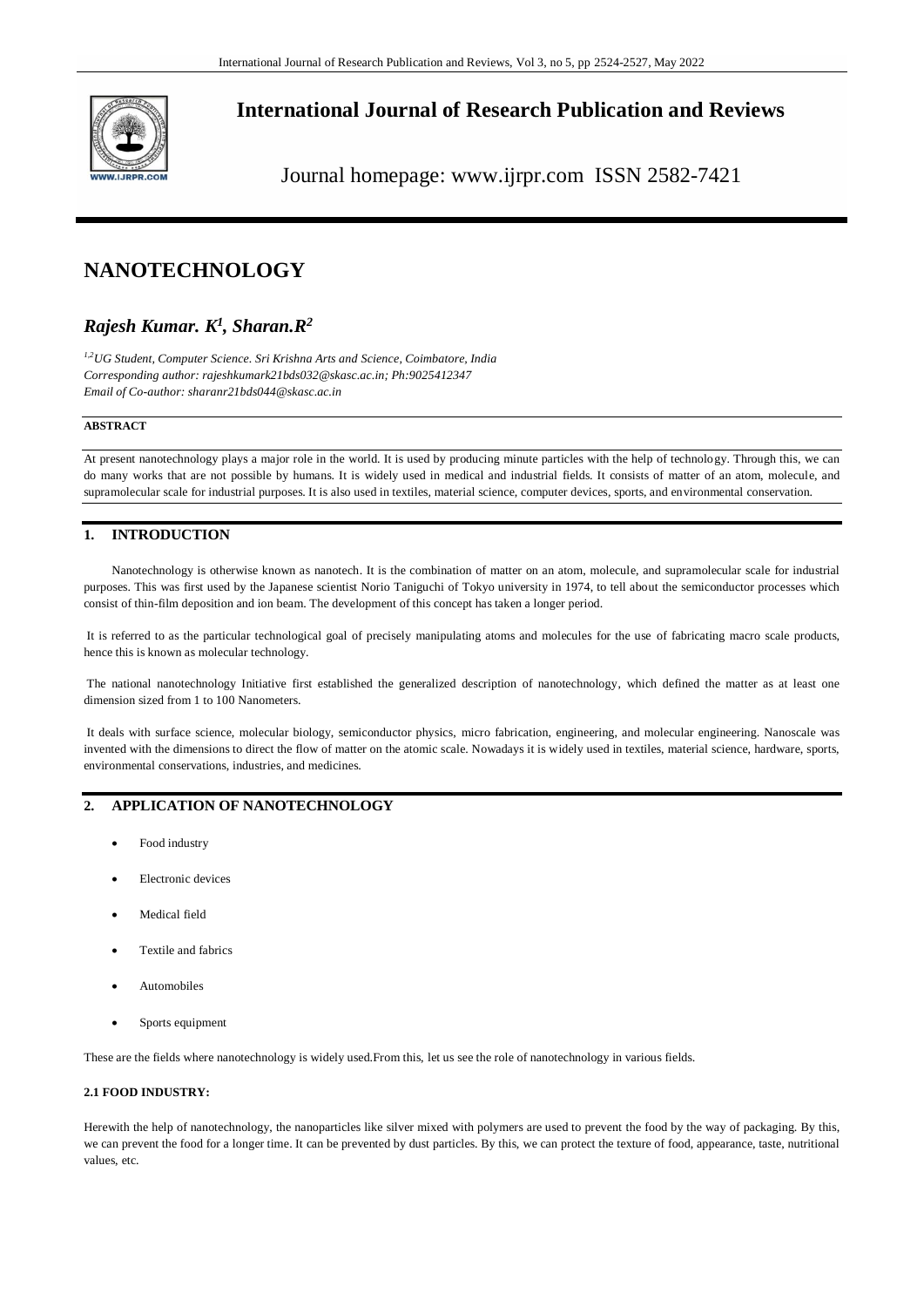

**Fig 1: Nanotechnology in the food industry**

#### **2.2 ELECTRONIC DEVICES:**

Nowadays technologies are improving faster compared to the early 2000s. For instance, in the early 2000s, we had bulky television which is used for our entertainment purpose but after 10 years smart tv was invented, followed by smartphones, then smartphones were further upgraded to the smartwatch. these are done with the use of nanoparticles like graphene, which looks like a thin material and lightweight, these are invented with the help of nanotechnology.



**Fig 2: Nanotechnology in Electric fields.**

#### **2.3 MEDICAL FIELDS**

Cancer treatment plays a major role in medical history. With the help of this surgical instruments are invented. With the help of this doctors will treat the patients by allowing the medicine to intervene in a controlled and sophisticated way, and destroys the cancer cells. The device is connected with the computer and numerous binding settings to identify the concentration of the particular molecular, and delivery of some toxin that could be selectively unrestricted and able to destroy the cell which is recognized as cancer.



**Fig 3: Nanotechnology in Medical Fields.**

#### **2.4 TEXTILE AND FABRICS:**

In the textile industry minute, craftworks are done with the help of nanotechnology, for example, in sarees embroidering work is done with laser work. Some of the specialized fabrics are made with nano-sized particles like silver and titanium, these are used to make a piece of cloth, wrinkle, etc.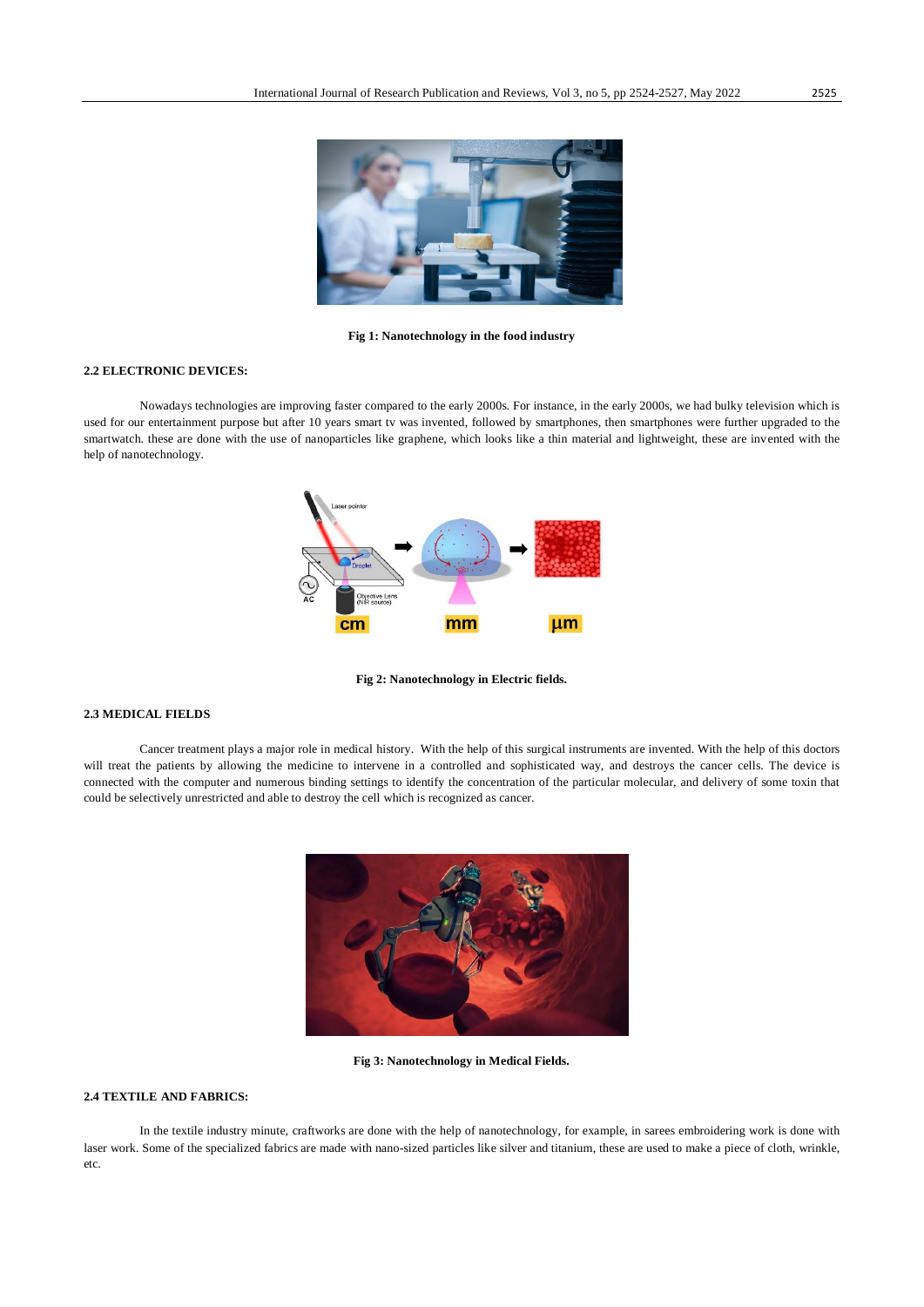

#### **Fig 4: Nanotechnology in the Textile and fabrics.**

#### **2.5 AUTOMOBILES:**

In day-to-day life, Each day is upgraded one new model of vehicle which is smatter compared to the previous model, and then it is introduced in the market. For example, the motor company is upgrading the light system by removing normal brake lights and fixing the LED lights, and then they are upgrading the level of tires in the form of tubeless by using the various polymer nanocomposites, and in-car fluids tungsten nanospheres are used for the mechanical purposes.

GPS sensor was introduced in form of nanoparticles. By fixing it, we can track the item's location where it is located.



**Fig 5: Nanotechnology in Automobiles**

#### **2.6 SPORTS EQUIPMENT:**

In present sports, the field is improving compared to the early 1990s, by introducing new techniques, equipment, etc with the help of technology. Sensors are introduced in sports to track speed, voice recording, decision making, etc.

For example, In cricket, a minute chip was placed inside the ball which can track the speed of the ball, and the bat which can calculate its hitting power. The most important invention was the introduction of the Decision-making system(DRS) in modern sports day, which plays a major role to solve the decision errors made by umpires and referees on fields.



**Fig 6: Nanotechnology in Sports Equipment**